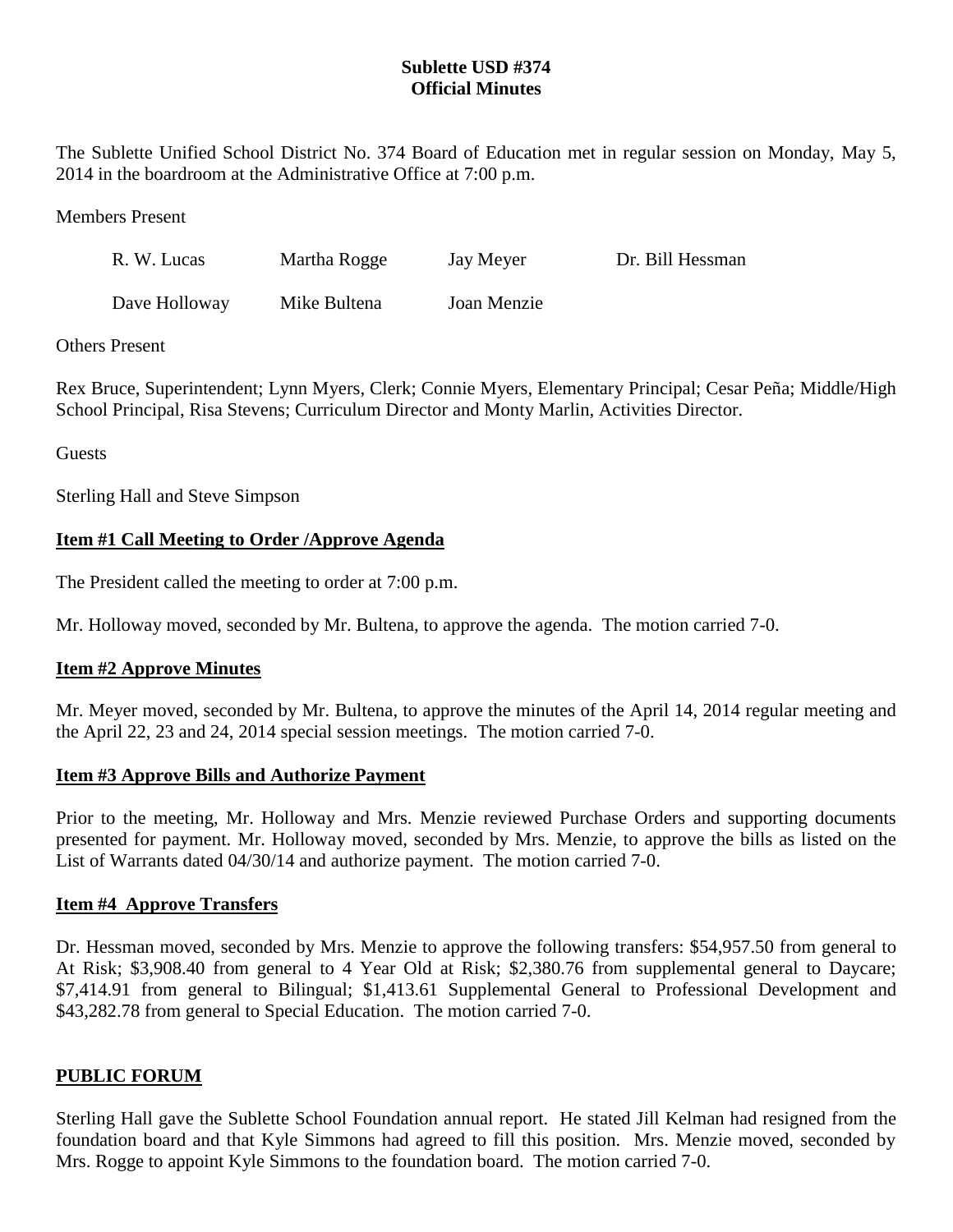Board Minutes Page 2 May 5, 2014

#### **Reports**

#### Curriculum

Mrs. Stevens reported that the Math SAC will have a proposal for new 7-12 math curriculum next week. She also reported on changes that are in the works from KSDE for curriculum.

#### Principals

Mr. Peña reported that the Band and Choir had received I's and II's at the State Contest. He also reported the middle school and high school art students had received medal at their contest. The middle school received 12 medals and the high school received 16 medals.

Mr. Peña invited the Board to the May 7, 2014 Band and Choir Concert at the High School at 6:30 p.m., and High School graduation on May 17, 2014.

Mrs. Myers reported on the following activities: May 8 Music Concert, May 15 Play Day-Grand Friends Day, May 19 Cinderella Play, May 20 6th grade promotion and May 21 Susan Miller retirement reception at 10:00 a.m.

#### SWPRSC/HPEC

Mr. Meyer reported on the SWPRSC Board meeting. Mr. Lucas reported on the HPEC meeting.

#### Superintendent:

Mr. Bruce informed the Board that the health insurance premium will be 8.9% lower effective July 1 and discussed a capital outlay resolution.

#### **Item #5 KASB Membership/Legal Assistance Fund**

Mrs. Rogge moved, seconded by Mr. Meyer, to pay the KASB \$7,270 membership and the \$1,650 Legal Assistance Fund Service Fee. The motion carried 7-0.

#### **Item #6 Executive Session – Non-elected Personnel**

Mr. Bultena moved, seconded by Dr. Hessman, to go into executive session to discuss non-elected personnel, in order to protect the privacy interest of an identifiable individual(s), to include Mr. Bruce, Mr. Marlin and Mr. Simpson to be called when needed, in executive session, and to reconvene to open session in the boardroom at 8:30 p.m. The motion carried 7-0.

Mr. Marlin and Mr. Simpson entered the executive session at 8:15 p.m.

Mr. Simpson left the executive session at 8:25 p.m.

The Board reconvened to open session at 8:30 p.m.